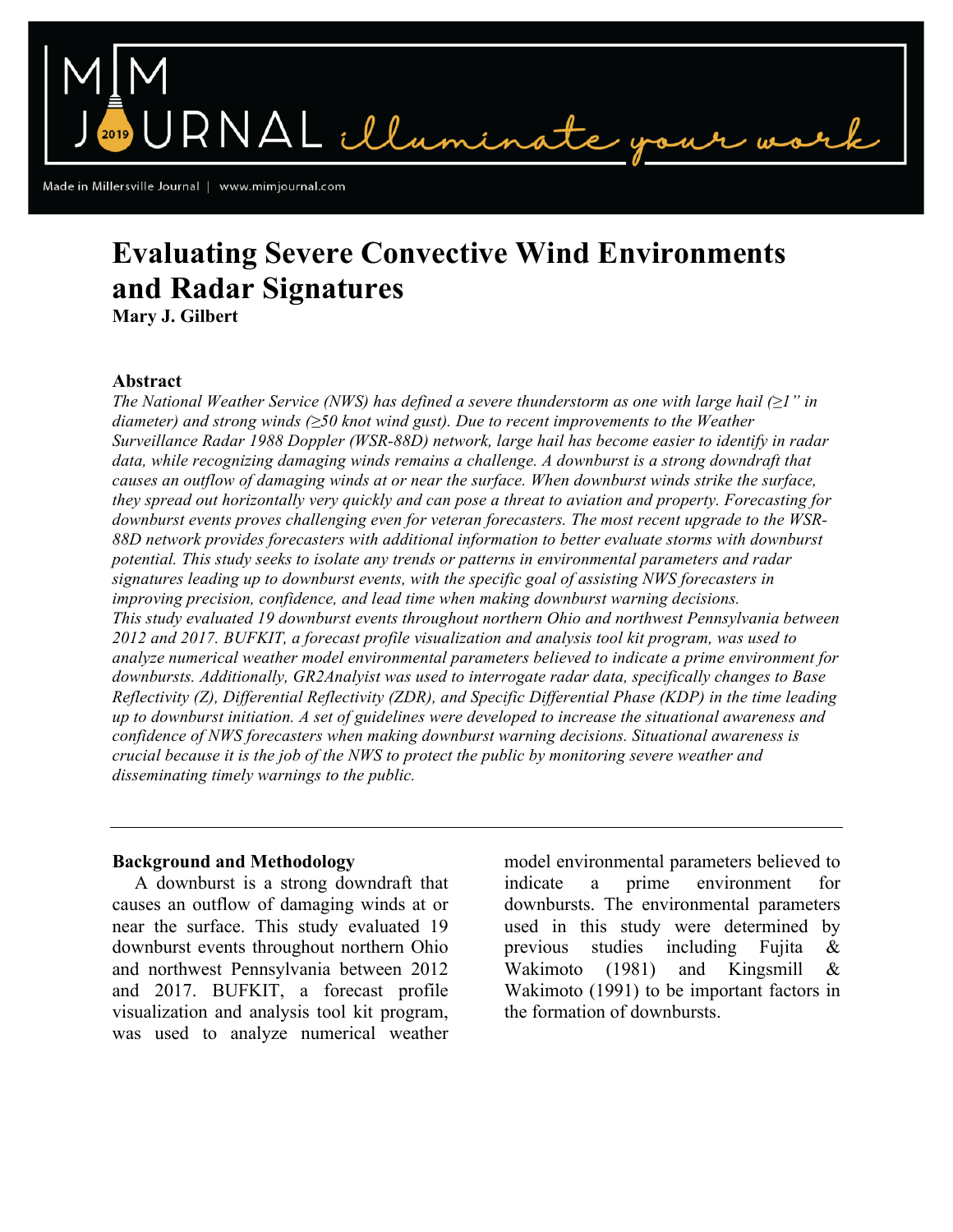GR2Analyst, a computer application that is used to analyze current and archived radar data, was utilized in this study in order to interrogate radar data, specifically changes to Base Reflectivity (Z), Differential Reflectivity (ZDR), and Specific Differential Phase (KDP) in the time leading up to downburst initiation. Base Reflectivity is what is typically seen when using a weather radar. Generally, low to high reflectivity is denoted by a color bar that runs from green to red respectively. Higher values of reflectivity generally indicate areas of heavier precipitation. Differential Reflectivity is used to visualize the shape of hydrometeors—i.e. water droplets, hail, and ice—in a storm. Specific Differential Phase used to visualize the shape and concentration of hydrometeors in a storm.

For each of the 19 cases the moment of downburst initiation was determined using archived radar data. Then, utilizing GR2Analyst, radar data for four scans leading up to the previously determined time of initiation were collected. For each radar scan, the highest value of each radar parameter—Z, ZDR, and KDP—and the height at which the maximum occurred in the storm volume were recorded. The maximum radar parameter values and the associated height of occurrence in the storm volume were then graphed with respect to time. Because downbursts occur on very short timescales, it proved challenging to develop a longer data record than four radar scans—about 16 minutes—before downburst initiation. Linear regressions were then run on each radar parameter with respect to height of occurrence to determine how correlated each radar parameter was with height of occurrence—i.e. highly correlated, moderately correlated, or no correlation. Information on how radar parameters behave with height is crucial for

forecasters that monitor severe weather and make warning decisions.

| <b>Environmental</b><br>Parameter | <b>Strong</b>    | <b>Moderate</b>                | <b>Marginal</b>           |
|-----------------------------------|------------------|--------------------------------|---------------------------|
| Lapse Rate (sfc to LCL)           | $\geq 8.0$ °C/km | 8.0 °C/km > $X \ge 7.0$ ° C/km | < 7.0 °C/km               |
| Delta Theta-E                     | $\le$ -30 K      | $-30 K < X \le -20 K$          | $> -20 K$                 |
| Downdraft CAPE                    | $\geq 1000$ J/kg | 900 J/kg > $X \ge 700$ J/kg    | 700 J/kg > $X$ ≥ 500 J/kg |

FIG. 1: Downburst risk potential thresholds. Each environmental parameter used in this study is listed and includes category name as well as numerical thresholds for each category of severity.

#### **Findings**

Three categories of downburst risk potential—Strong, Moderate, and Marginal (FIG. 1)—were created using severity thresholds for each of the three aforementioned environmental parameters. When each radar parameter was graphed with respect to height of occurrence and also plotted in relation to the freezing level (0°C Level), each parameter told a different story. Reflectivity behaved as expected; it had a strong correlation with height of occurrence in each of the three downburst risk potential categories—Strong, Moderate (FIG. 2), and Marginal. Reflectivity consistently increased very rapidly in both intensity and height a few minutes—about one scan—before downburst initiation. This behavior confirmed a previous forecasting guideline for downbursts—i.e. the importance of awareness of abnormal reflectivity "spikes" in radar data. ZDR behavior departed from the expected behavior that it would correlate strongly with height of occurrence. In actuality, ZDR and height of occurrence were moderately correlated in Strong environments and weakly correlated in Moderate and Marginal environments. The rapid increase in ZDR and height of occurrence was only a useful indicator of downburst potential in Strong environments. Likewise, ZDR and reflectivity were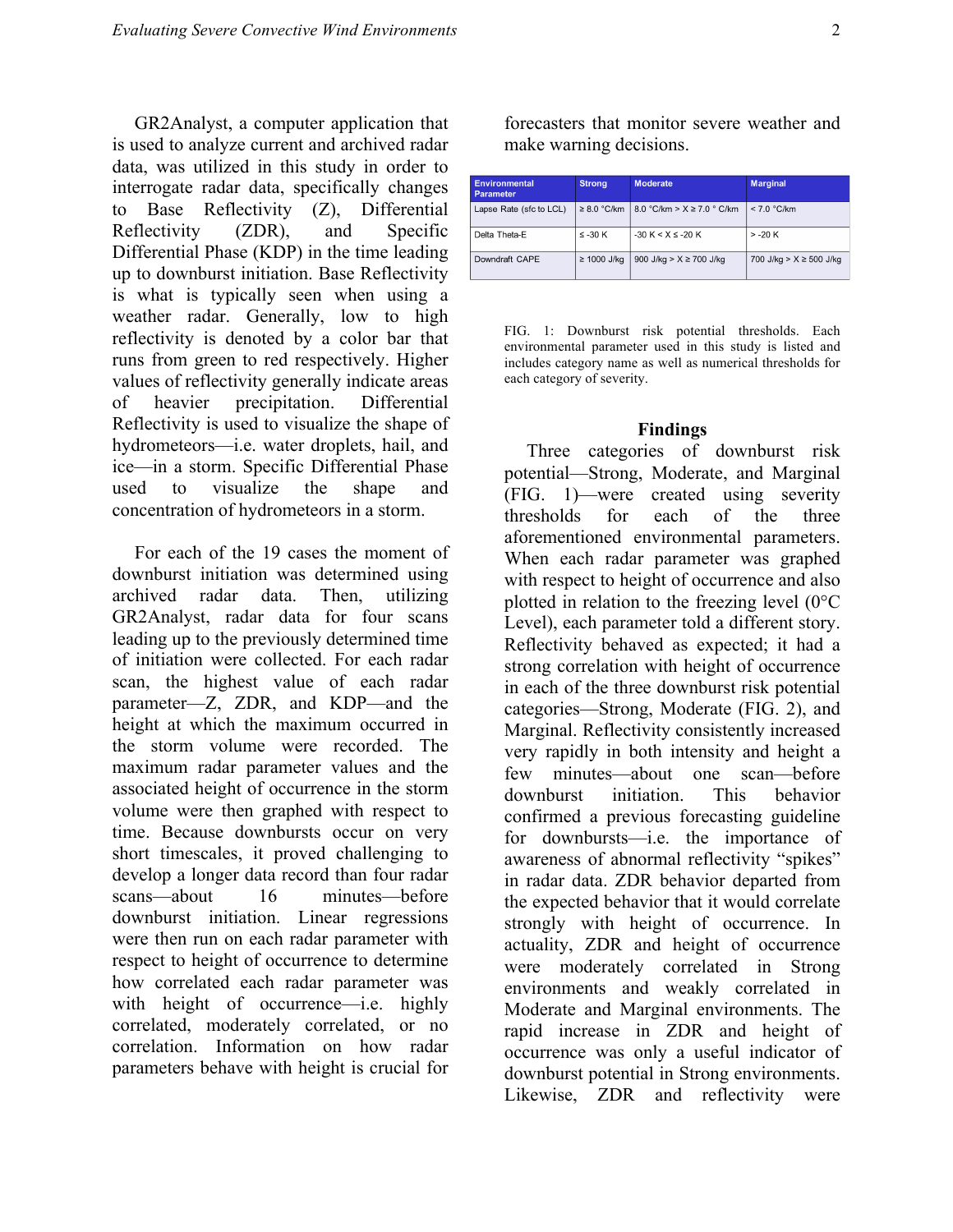moderately correlated in Strong environments, which proved to be a decent indicator for downburst behavior. KDP behavior proved to be a rather useless metric for downburst behavior when analyzed on its own. However, KDP strongly correlated with ZDR in Strong environments. KDP demonstrated usefulness as a confirmation of potentially severe ZDR behavior leading up to a downburst event.



FIG. 2: An example of a radar parameter graphed with respected to height for a moderate risk environment. The height of the freezing level is also represented.

#### **Conclusions**

A set of guidelines were developed to increase the situational awareness and confidence of NWS forecasters when making downburst warning decisions. These guidelines were developed specifically for the operational forecasters of the NWS Cleveland, OH forecast office based on the specific warning criteria of the office. Each of the downburst cases analyzed occurred within the Cleveland office's County Warning Area (CWA), the area of responsibility for that office. For each radar parameter—Z, ZDR, and KDP—guidelines were created to describe patterns of behavior indicative of impending downbursts. The height of each radar parameter above the freezing level was also taken into account in the guidelines as it was found to be an important indicator for downburst behavior and simpler to use operationally. General "Rules of Thumb" for forecasters advise to remain situationally aware in downburst potential environments and heavily focus on monitoring the reflectivity core—the area in a storm with the highest reflectivity returns. In general, reflectivity and ZDR values will peak around the same time leading up to downburst initiation. Operational forecasters must also monitor ZDR and KDP spikes occurring in the same area of a storm volume because this is a strong indicator of water loading—an area saturated with a large amount of water.

Overall, this study developed guidelines to improve downburst forecasting and situational awareness of operational forecasters, confirmed a previous guideline detailing the importance of monitoring reflectivity behavior in downburst potential environments, and demonstrated the usefulness of consulting updated radar products when making downburst warning decisions.